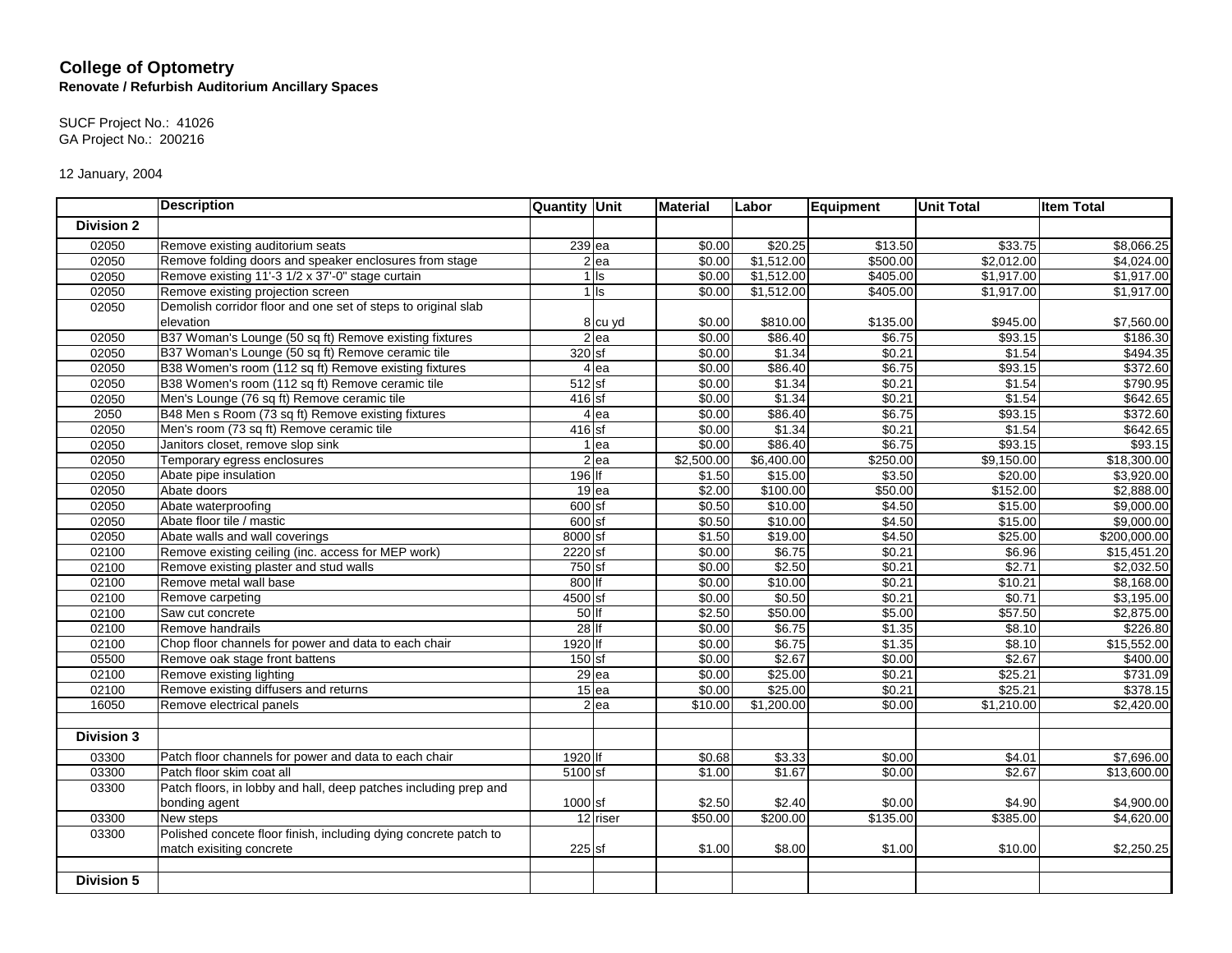| 6000               | New handrails 2" x 9" bronze                                         | 73 lf     |         | \$125.00   | \$16.44    | \$25.00  | \$166.44    | \$12,150.00 |
|--------------------|----------------------------------------------------------------------|-----------|---------|------------|------------|----------|-------------|-------------|
|                    |                                                                      |           |         |            |            |          |             |             |
| Division 6         |                                                                      |           |         |            |            |          |             |             |
| 05500              | Replace oak wall planks                                              |           | $12$ ea | \$20.00    | \$25.00    | \$0.00   | \$45.00     | \$540.00    |
| 05500              | Replace oak stage front battens                                      | $150$ sf  |         | \$10.00    | \$26.67    | \$0.00   | \$36.67     | \$5,500.00  |
| 05500              | Podium including rack and electronics                                |           | $1$ ea  | \$4,000.00 | \$6,000.00 | \$250.00 | \$10,250.00 | \$10,250.00 |
|                    |                                                                      |           |         |            |            |          |             |             |
| <b>Division 8</b>  |                                                                      |           |         |            |            |          |             |             |
| 08200              | Install new wood doors and hardware on existing frames at B29,       |           |         |            |            |          |             |             |
|                    | B30, B 32, B33, B34, B35, B 36, B 37, B 38, B39, B 40, B 45, B 46,   |           |         |            |            |          |             |             |
|                    | B 47, B 48, B49 stairwells 1B and 2B.                                |           | $19$ ea | \$540.00   | \$351.00   | \$0.00   | \$891.00    | \$16,929.00 |
| 08300              | Install new folding doors at rear of stage                           | $140$ sf  |         | \$74.25    | \$36.45    | \$1.35   | \$112.05    | \$15,687.00 |
|                    |                                                                      |           |         |            |            |          |             |             |
| <b>Division 9</b>  |                                                                      |           |         |            |            |          |             |             |
| 09200              | Reapply plaster to match existing at walls                           | 8400 sf   |         | \$1.03     | \$6.10     | \$0.31   | \$7.44      | \$62,456.00 |
| 09200              | Auditorium, halls and backstage areas: new plaster ceilings          | 1200 sf   |         | \$2.50     | \$10.00    | \$1.68   | \$14.18     | \$17,016.00 |
| 09200              | B37 Woman's Lounge (50 sq ft) new plaster ceilings                   | $50$ sf   |         | \$2.50     | \$10.00    | \$1.68   | \$14.18     | \$709.00    |
| 09200              | B47 Men's Lounge (76 sq ft) new plaster ceilings                     | $50$ sf   |         | \$2.50     | \$10.00    | \$1.68   | \$14.18     | \$709.00    |
| 09200              | B48 Men s Room (73 sq ft) Repair and patch plaster ceilings          | $65$ sf   |         | \$2.50     | \$10.00    | \$1.68   | \$14.18     | \$921.75    |
| 09250              | B38 Women's room (112 sq ft) Repair and plaster patch ceilings       |           |         |            |            |          |             |             |
|                    | and walls                                                            | $65$ sf   |         | \$1.30     | \$2.24     | \$1.68   | \$5.22      | \$339.35    |
| 09200              | Stairs 1B Repair plaster                                             | $300$ sf  |         | \$1.30     | \$2.24     | \$1.68   | \$5.22      | \$1,566.23  |
| 09200              | Stairs 2B Repair plaster                                             | $200$ sf  |         | \$11.73    | \$20.12    | \$1.68   | \$33.53     | \$6,705.45  |
| 09250              | New low wall at lift                                                 | $30$ sf   |         | \$2.00     | \$5.00     | \$0.00   | \$7.00      | \$210.00    |
| 09300              | B37 Woman's Lounge (50 sq ft) New ceramic tile                       | $320$ sf  |         | \$10.00    | \$15.00    | \$0.00   | \$25.00     | \$8,000.00  |
| 09300              | B38 Women's room (112 sq ft) New ceramic tile                        | $512$ sf  |         | \$10.00    | \$15.00    | \$0.00   | \$25.00     | \$12,800.00 |
| 09300              | Men's lounge (76 sq ft) New ceramic tile                             | $512$ sf  |         | \$10.00    | \$15.00    | \$0.00   | \$25.00     | \$12,800.00 |
| 09300              | Men's room (73 sq ft) New ceramic tile                               | $416$ sf  |         | \$10.00    | \$15.00    | \$0.00   | \$25.00     | \$10,400.00 |
| 09540              | Clean and touchup finish on oak trim                                 | $200$ If  |         | \$1.35     | \$2.03     | \$0.14   | \$3.51      | \$702.00    |
| 09680              | New carpet                                                           | $550$ sy  |         | \$32.40    | \$16.88    | \$1.35   | \$50.63     | \$27,843.75 |
| 09780              | New VCT                                                              | $450$ sf  |         | \$1.35     | \$1.35     | \$0.00   | \$2.70      | \$1,215.00  |
| 09780              | New Cork Tile Flooring                                               | $250$ sf  |         | \$2.50     | \$1.35     | \$0.00   | \$3.85      | \$962.50    |
| 09780              | New vinyl base.                                                      | 952 If    |         | \$1.35     | \$1.35     | \$0.00   | \$2.70      | \$2,570.40  |
| 09780              | New metal base.                                                      | 800 lf    |         | \$10.00    | \$3.25     | \$0.00   | \$13.25     | \$10,600.00 |
| 09900              |                                                                      |           |         |            |            |          |             |             |
|                    | B37 Woman's Lounge (50 sq ft) Paint plaster ceilings and walls       | $250$ sf  |         | \$0.68     | \$1.01     | \$0.07   | \$1.76      | \$438.75    |
| 09900              | B38 Women's room (112 sq ft) Paint plaster ceilings and walls        | 360 sf    |         | \$0.68     | \$1.01     | \$0.07   | \$1.76      | \$631.80    |
| 09900              | B47 Men's Lounge (76 sq ft) Paint ceilings and walls                 | $240$ sf  |         | \$0.68     | \$1.01     | \$0.07   | \$1.76      | \$421.20    |
| 09900              | B48 Men s Room (73 sq ft) Paint ceilings and walls                   | $210$ sf  |         | \$0.68     | \$1.01     | \$0.07   | \$1.76      | \$368.55    |
| 09900              | Repair Stairs and clean stairs and slate floors to first floor level |           | $1$ Is  | \$1,350.00 | \$8,100.00 | \$135.00 | \$9,585.00  | \$9,585.00  |
| 09900              | Stairs 1B Repaint                                                    | $1000$ sf |         | \$0.68     | \$1.01     | \$0.07   | \$1.76      | \$1,755.00  |
| 09900              | Stairs 1B Repaint stair risers and railings                          |           | $1$ Is  | \$67.50    | \$607.50   | \$13.50  | \$688.50    | \$688.50    |
| 09900              | Stairs 2B Repaint                                                    | $595$ sf  |         | \$0.68     | \$1.01     | \$0.07   | \$1.76      | \$1,044.23  |
| 09900              | Stairs 2B Repaint stair risers and railings                          |           | $1$ Is  | \$67.50    | \$607.50   | \$13.50  | \$688.50    | \$688.50    |
| 09250              | Paint all areas not otherwise noted.                                 | 19745 sf  |         | \$0.68     | \$1.01     | \$0.07   | \$1.76      | \$34,652.48 |
| 09900              | New Chase walls for plumbing and column enclosures                   | 470 sf    |         | \$2.50     | \$4.00     | \$0.00   | \$6.50      | \$3,055.00  |
| 09900              | New gypsum board walls                                               | $160$ sf  |         | \$3.00     | \$5.00     | \$0.00   | \$8.00      | \$1,280.00  |
| 09900              | New gypsum board walls, knee walls                                   | $36$ sf   |         | \$5.00     | \$15.00    | \$0.00   | \$20.00     | \$720.00    |
| 09900              | New gypsum board ceilings                                            | 400 sf    |         | \$2.50     | \$7.50     | \$0.00   | \$10.00     | \$4,000.00  |
| 09900              | New acoustic tile ceilings                                           | $420$ sf  |         | \$2.50     | \$5.00     | \$0.00   | \$7.50      | \$3,150.00  |
| <b>Division 10</b> |                                                                      |           |         |            |            |          |             |             |
|                    |                                                                      |           |         |            |            |          |             |             |
| 10400              | Room Signage                                                         |           | $12$ ea | \$150.00   | \$50.00    | \$2.50   | \$202.50    | \$2,430.00  |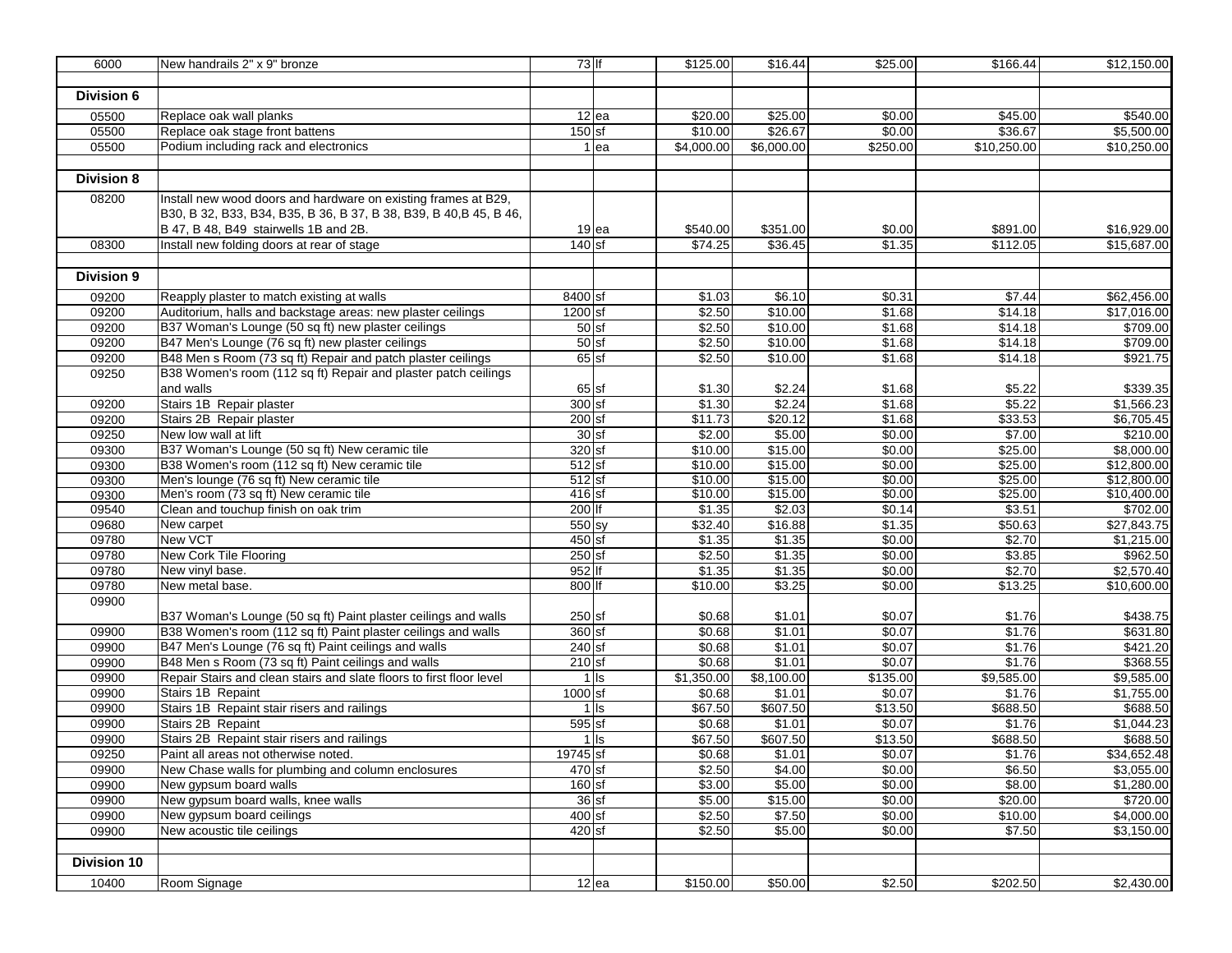|                    | <b>Stair Signage</b>                                                                 |         | 2 ea            | \$125.00    | \$50.00    | \$2.50   |                        | \$355.00     |
|--------------------|--------------------------------------------------------------------------------------|---------|-----------------|-------------|------------|----------|------------------------|--------------|
| 10400              |                                                                                      |         |                 |             |            |          | \$177.50               |              |
| 10400              | Bathroom Signage                                                                     |         | $2$ ea          | \$125.00    | \$50.00    | \$2.50   | \$177.50               | \$355.00     |
| 10400              | Exit Diagram between elevators                                                       |         | $1$ ea          | \$450.00    | \$50.00    | \$2.50   | \$502.50               | \$502.50     |
| 10400              | Auditorium Signage                                                                   |         | 1 ea            | \$1,000.00  | \$1,200.00 | \$25.00  | \$2,225.00             | \$2,225.00   |
| 10600              | B48 Men s Room (73 sq ft) New toilet partitions                                      |         | 2 ea            | \$700.00    | \$500.00   | \$5.00   | \$1,205.00             | \$2,410.00   |
| 10600              | B48 Men s Room (73 sq ft) New toilet accessories                                     |         | $10$ ea         | \$90.00     | \$50.00    | \$1.00   | \$141.00               | \$1,410.00   |
| 10800              | B37 Woman's Lounge (50 sq ft) New toilet accessories                                 |         | $5$ ea          | \$90.00     | \$50.00    | \$1.00   | \$141.00               | \$705.00     |
| 10800              | B38 Women's room (112 sq ft) New toilet partitions                                   |         | 3 ea            | \$700.00    | \$500.00   | \$5.00   | \$1,205.00             | \$3,615.00   |
| 10800              | B38 Women's room (112 sq ft) New toilet accessories                                  |         | 5 ea            | \$150.00    | \$50.00    | \$1.00   | \$201.00               | \$1,005.00   |
|                    |                                                                                      |         |                 |             |            |          |                        |              |
| <b>Division 11</b> |                                                                                      |         |                 |             |            |          |                        |              |
| 11130              | Projection system                                                                    |         | 1 ea            | \$35,370.00 | \$3,672.00 | \$135.00 | \$39,177.00            | \$39,177.00  |
| 11130              | Provide smart classrooms distance learning capability                                |         | $1$ Is          | \$27,000.00 | \$6,750.00 | \$675.00 | \$34,425.00            | \$34,425.00  |
| 11130              | 10'x20' motorized movie screen                                                       |         | 1 ea            | \$10,260.00 | \$3,240.00 | \$0.00   | \$13,500.00            | \$13,500.00  |
| 11130              | Curtain track                                                                        | 40 If   |                 | \$23.47     | \$144.90   | \$200.00 | \$368.37               | \$14,734.95  |
| 11130              | Curtain motor                                                                        |         | 1 ea            | \$3,010.09  | \$1,449.00 | \$0.00   | \$4,459.09             | \$4,459.09   |
| 11130              | Stage curtain                                                                        | $50$ sy |                 | \$88.15     | \$48.00    | \$0.00   | \$136.15               | \$6,807.38   |
|                    |                                                                                      |         |                 |             |            |          |                        |              |
|                    |                                                                                      |         |                 |             |            |          |                        |              |
| <b>Division 12</b> |                                                                                      |         |                 |             |            |          |                        |              |
| 12700              | New upholstered auditorium seats with tablet arms, 110 volt outlet                   |         |                 |             |            |          |                        |              |
|                    | and data port at each seat.                                                          | 228 ea  |                 | \$385.19    | \$181.13   | \$0.00   | \$566.32               | \$129,120.39 |
| 11130              | Access doors                                                                         |         | 3 <sub>ea</sub> | \$150.00    | \$200.00   | \$0.00   | \$350.00               | \$1,050.00   |
|                    |                                                                                      |         |                 |             |            |          |                        |              |
| <b>Division 14</b> |                                                                                      |         |                 |             |            |          |                        |              |
| 14400              |                                                                                      |         |                 |             |            |          |                        | \$25,177.50  |
|                    | Lift for disabled at stage.                                                          |         | 1 ea            | \$20,250.00 | \$4,860.00 | \$67.50  | \$25,177.50            |              |
|                    |                                                                                      |         |                 |             |            |          |                        |              |
| <b>Division 15</b> |                                                                                      |         |                 |             |            |          |                        |              |
| 15400              | B37 Woman's Lounge (50 sq ft) New fixtures                                           |         | 2 ea            | \$527.85    | \$1,000.00 | \$0.00   | \$1,527.85             | \$3,055.70   |
| 15400              | B38 Women's room (112 sq ft) New fixtures                                            |         | 4 ea            | \$527.85    | \$1,000.00 | \$0.00   | \$1,527.85             | \$6,111.40   |
| 15400              | B48 Men s Room (73 sq ft) New fixtures                                               |         | 6 <sub>ea</sub> | \$527.85    | \$1,000.00 | \$0.00   | \$1,527.85             | \$9,167.10   |
| 02100              | Diffusers (inc related duct work)                                                    |         | 7 ea            | \$200.00    | \$375.00   | \$0.00   | \$575.00               | \$4,025.00   |
| 02100              | Returns, small (inc related duct work)                                               |         | 7 ea            | \$150.00    | \$375.00   | \$0.00   | \$525.00               | \$3,675.00   |
| 02100              | Returns, large (inc related duct work)                                               |         | 2 ea            | \$350.00    | \$600.00   | \$0.00   | \$950.00               | \$1,900.00   |
|                    |                                                                                      |         |                 |             |            |          |                        |              |
| <b>Division 16</b> |                                                                                      |         |                 |             |            |          |                        |              |
|                    | Note: All devices include related wire, cable, trays and conduit in their unit costs |         |                 |             |            |          |                        |              |
| 16050              | New electrical panels                                                                |         | $2$ ea          | \$675.00    | \$1,147.50 | \$0.00   | \$1,822.50             | \$3,645.00   |
| 16050              | Disconnect at chair lift                                                             |         | 1 ea            | \$200.00    | \$1,800.00 | \$0.00   | \$2,000.00             | \$2,000.00   |
| 16050              | Electrical outlets and junction boxes for power and data                             |         |                 |             |            |          |                        |              |
|                    | connections                                                                          |         | $17$ ea         | \$229.47    | \$421.05   | \$0.00   | \$650.53               | \$11,058.95  |
| 16050              | Connections to electrical outlets at auditiorium chairs                              | 228 ea  |                 | \$114.74    | \$210.53   | \$0.00   | \$325.26               | \$74,160.00  |
| 16500              | Lighting control system                                                              |         | $1$ Is          | \$18,900.00 | \$7,344.00 | \$337.50 | \$26,581.50            | \$26,581.50  |
| 16500              | <b>Emergency Lighting</b>                                                            |         | $22$ ea         | \$750.00    | \$250.00   | \$0.00   | \$1,000.00             | \$22,000.00  |
| 16500              | Exit Sign                                                                            |         | $14$ ea         | \$425.00    | \$125.00   | \$0.00   | \$550.00               | \$7,700.00   |
| 16500              | Fire gong                                                                            |         | $2$ ea          | \$350.00    | \$125.00   | \$0.00   | \$475.00               | \$950.00     |
| 16500              | Fire pull box                                                                        |         | $2$ ea          | \$450.00    | \$600.00   | \$0.00   | $\overline{$1,050.00}$ | \$2,100.00   |
| 16500              | Strobe                                                                               |         | $10$ ea         | \$250.00    | \$600.00   | \$0.00   | \$850.00               | \$8,500.00   |
| 16500              | Smoke detectors (duct)                                                               |         | 3 <sub>ea</sub> | \$250.00    | \$600.00   | \$0.00   | \$850.00               | \$2,550.00   |
| 16500              | Connect existing dimmer panel to fire alarm panel                                    |         | $1$ ea          | \$100.00    | \$600.00   | \$0.00   | \$700.00               | \$700.00     |
| 16500              | <b>Light Fixtures in Ancillary Spaces</b>                                            |         | $32$ ea         | \$200.00    | \$125.00   | \$0.00   | \$325.00               | \$10,400.00  |
| 16500              | Floor lights, including related wall work                                            |         | $11$ ea         | \$125.00    | \$250.00   | \$0.00   | \$375.00               | \$4,125.00   |
| 16600              | Sound system                                                                         |         | 1 <sub>ls</sub> | \$10,000.00 | \$6,885.00 | \$337.50 | \$17,222.50            | \$17,222.50  |
|                    |                                                                                      |         |                 |             |            |          |                        |              |
|                    |                                                                                      |         |                 |             |            |          |                        |              |